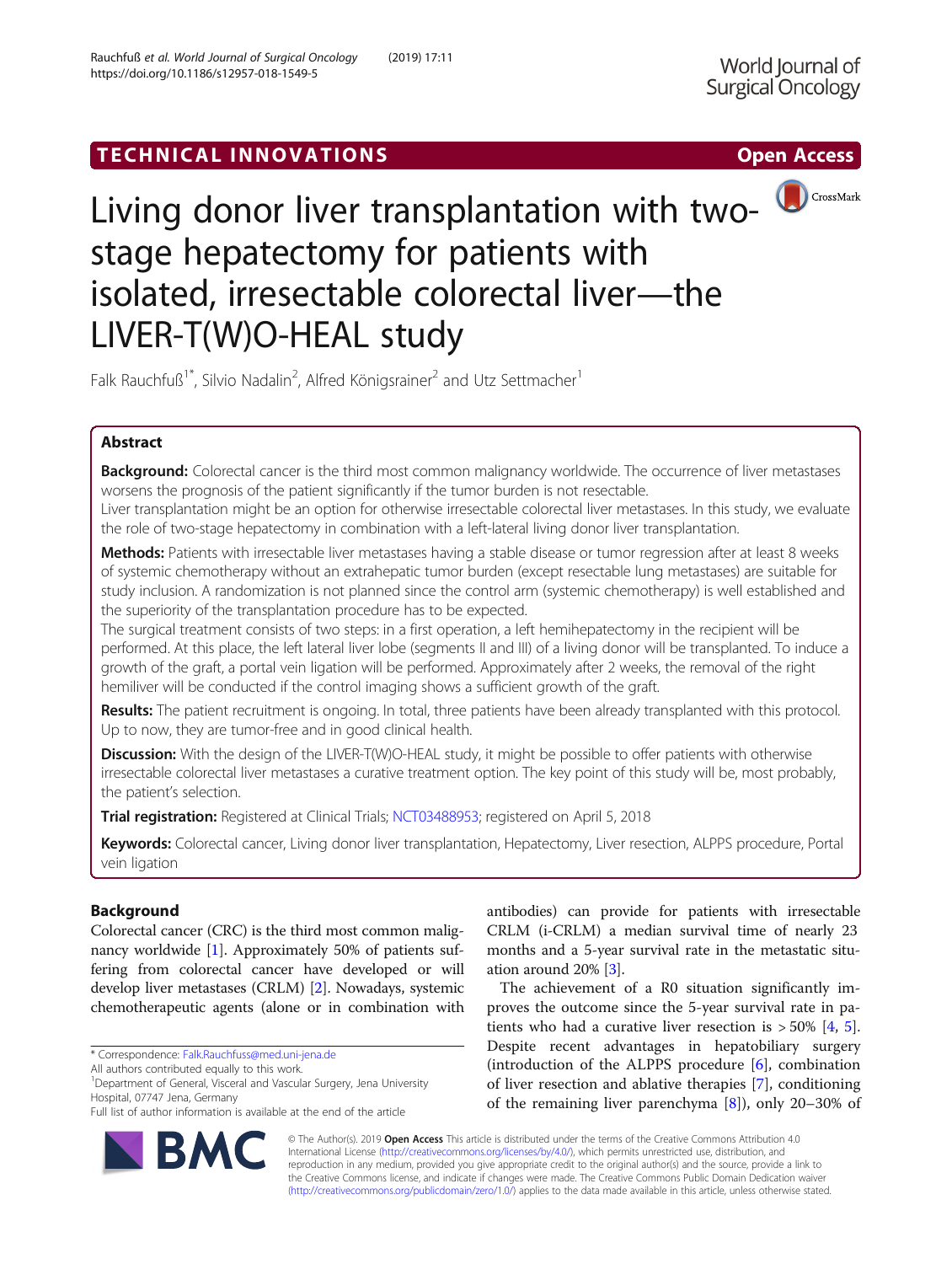patients with liver metastases are eligible for curative liver resection at the time of diagnosis [\[9](#page-7-0)].

The mechanistic approach to reach a R0 situation performing a complete hepatectomy followed by liver transplantation for otherwise irresectable liver metastases was already considered in the early 1990s. However, the largest series by Mühlbacher et al. reported a 5-year survival rate of only 12% [[10\]](#page-7-0). Due to the organ shortage in most countries with mainly deceased donation programs and the bad results reported in the literature, liver transplantation for colorectal liver metastases was abandoned. In fact, especially Gorgen et al., but also Moris et al., proposed a subdivision in two different eras: one having performed liver transplantation for CRLM prior the year 2000 (having bad results) and the other after 2000 (with much better results, most probably due to an improved patient's selection) [[11](#page-7-0), [12\]](#page-7-0).

Especially the recent publications from Norway showed 5-year survival rates up to 60%. Actually, there are five trials recruiting patients for liver transplantation (Table [1](#page-2-0)).

In Germany, colorectal cancer represents the third most common malignancy with the aforementioned remarks in case of a metastatic disease [\[13](#page-7-0)]. However, CRLM are not an accepted indication in the German guidelines for liver transplantation. Furthermore, the organ shortage in Germany has hit an all-time low in 2017 with 9.3 deceased organ donors per one million inhabitants [[14\]](#page-7-0). Therefore, every new indication for liver transplantation using deceased donations has to be considered carefully.

Concluding the aforementioned data, we developed a clinical study offering well-selected patients with irresectable colorectal liver metastases the possibility for liver transplantation in Germany. Using living donors, we do not draw on the restricted pool of deceased organs. We have chosen the mode of liver resection with the minimal loss of liver parenchyma in the donor. The concept of the study resembles with the protocol of the Norwegian RAPID study [[15\]](#page-7-0) with the exception that a left lateral lobe of a living donor is used for the transplantation procedure as recently reported by Königsrainer et al. [[16\]](#page-7-0).

Thus, we introduce the LIVER-T(W)O-HEAL protocol, where a two-stage hepatectomy after left lateral living donor liver transplantation is performed.

#### Methods/design

#### Purpose

The purpose of the present study is to evaluate a two-stage hepatectomy with a left lateral living donor liver transplantation and (subtotal) right portal vein ligation for treatment of otherwise irresectable liver metastases of colorectal carcinoma in curative intent.

#### Study setting

The study is an investigator-initiated, bi-institutional, one-arm trial. The potential patient flow of the trial is shown in Fig. [1](#page-3-0).

For ethical reasons, we decided to perform no control group since the superiority of the liver transplantation procedure is to be expected. Therefore, we decided to compare our transplantation cohort with a historic control group of patients with i-CRLM, who has undergone the actual gold standards of chemotherapy.

A Standard Protocol Items: Recommendations for Interventional Trials (SPIRIT) checklist is provided in Additional file [1](#page-7-0).

#### Endpoints

## Primary endpoint

The primary endpoint is the overall patient survival 36 months after the second step of living donor liver transplantation in a two-stage procedure. This time point has been chosen since the patient has to be regarded as "free of tumor" from this last step of tumor operation.

#### Secondary endpoints

Secondary endpoints are:

- The recurrence-free survival of the patients 36 months after the second stage of hepatectomy
- The medical and psychological morbidity of both donor and recipient, defined as complications ≥ IIIb according to the Clavien-Dindo classification [\[17\]](#page-7-0) and as proposed by Nadalin et al. [\[18\]](#page-7-0)

#### Patient selection

All patients with irresectable colorectal liver metastases (whereby the irresectability is evaluated by an experienced, independent hepatobiliary surgeon) and no extrahepatic tumor burden (except resectable lung metastases) are potential candidates for study inclusion, if:

- The tumor burden is at least a "stable disease," according to the RECIST criteria [[19](#page-7-0)], after a minimum of 8 weeks of systemic chemotherapy
- An external, independent review board, composed of a surgeon, an oncologist, and a radiologist, checked and approved the criteria for study inclusion

#### Exclusion criteria

Patients are ineligible for study participation, if:

– There is an extrahepatic tumor burden (except resectable lung metastases) and/or a macroscopic vascular tumor infiltration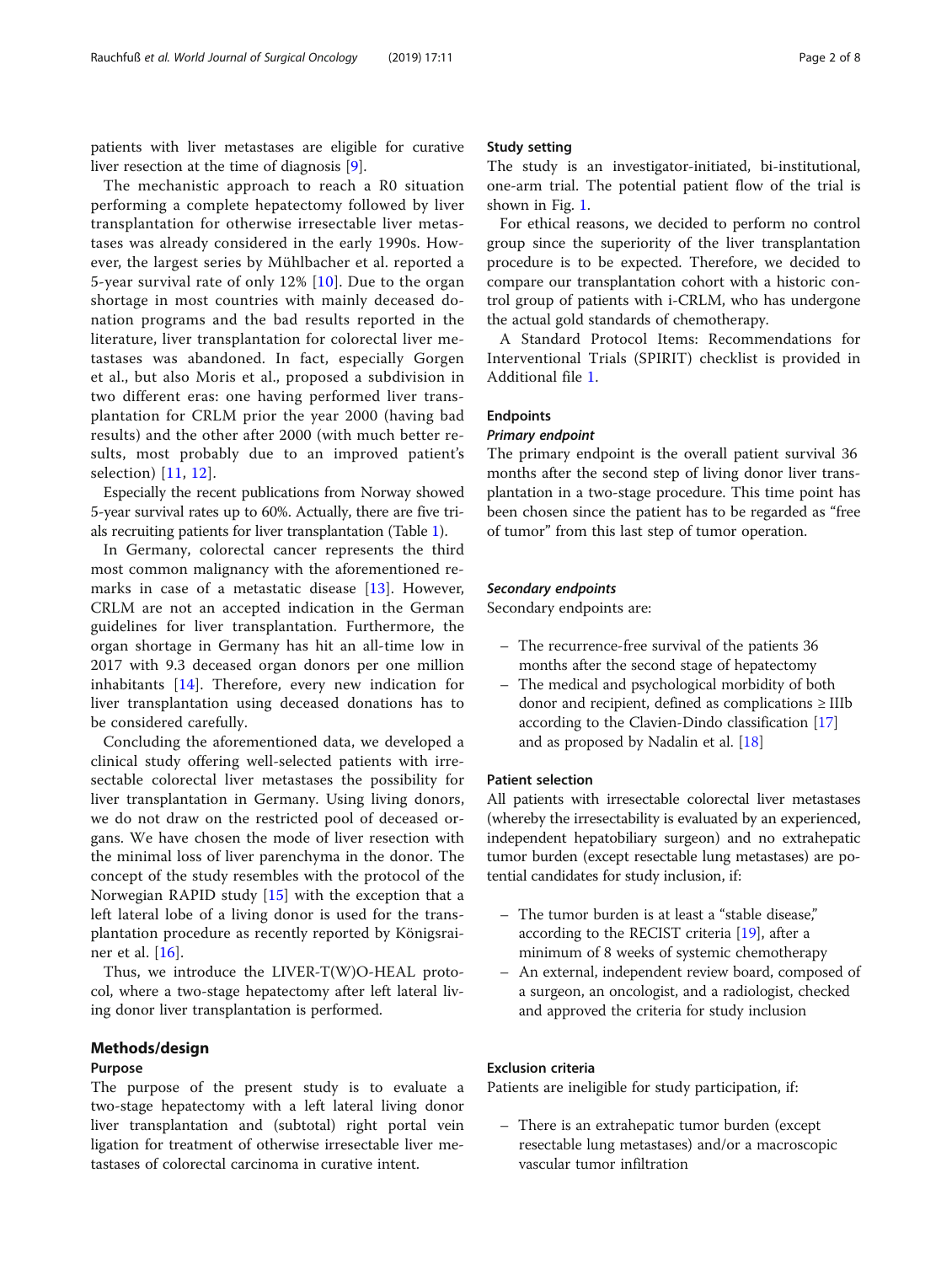<span id="page-2-0"></span>

|                                           | <b>RAPID</b>                                                                                                | SECA-II                                                                                                                                                                                                                                           |                                                                                                                                                    |                                                                                                                                                                                               | LIVER-T(W)O-HEAL                                                                                                   |
|-------------------------------------------|-------------------------------------------------------------------------------------------------------------|---------------------------------------------------------------------------------------------------------------------------------------------------------------------------------------------------------------------------------------------------|----------------------------------------------------------------------------------------------------------------------------------------------------|-----------------------------------------------------------------------------------------------------------------------------------------------------------------------------------------------|--------------------------------------------------------------------------------------------------------------------|
|                                           | NCT02215889                                                                                                 | NCT01479608                                                                                                                                                                                                                                       | NCT02597348                                                                                                                                        | NCT02864485                                                                                                                                                                                   | NCT03488953                                                                                                        |
| Country                                   | Norway                                                                                                      | Norway                                                                                                                                                                                                                                            | France                                                                                                                                             | Canada                                                                                                                                                                                        | Germany                                                                                                            |
| Center(s)                                 | Oslo                                                                                                        | Oslo                                                                                                                                                                                                                                              | Paris, Paul-Brousse-Hospital                                                                                                                       | Toronto                                                                                                                                                                                       | Jena and Tübingen                                                                                                  |
| Start                                     | 6/2014                                                                                                      | 2011                                                                                                                                                                                                                                              | 10/2015                                                                                                                                            | 8/2016                                                                                                                                                                                        | 3/2018                                                                                                             |
| State                                     | Recruiting                                                                                                  | Recruiting                                                                                                                                                                                                                                        | Recruiting                                                                                                                                         | Recruiting                                                                                                                                                                                    | Recruiting                                                                                                         |
| Planned number of included 20<br>patients |                                                                                                             | 25                                                                                                                                                                                                                                                | 90                                                                                                                                                 | $\overline{20}$                                                                                                                                                                               | $\overline{Q}$                                                                                                     |
| Inclusion criteria                        | More than 8 weeks of<br>systemic therapy<br>More than 12 months<br>after resection of the<br>primary tumor. | Metachronous metastasis > 12 months<br>after resection of the primary tumor<br>More than 6 weeks of systemic<br>resection of the primary tumor.<br>More than 12 months after<br>Initial lymph node state:<br>therapy<br>< 100<br>ËÄ<br><b>DNO</b> | resection of the primary tumor.<br>3 months of systemic therapy.<br>At least "stable disease" after<br>More than 12 months after<br>BRAF wild-type | resection of the primary tumor.<br>At least "stable disease" during<br>State of the primary tumor:<br><pt3, n1<br="">More than 6 months after<br/>systemic therapy.<br/>BRAF wild-type</pt3,> | At least "stable disease" after<br>8 weeks of systemic therapy.<br>State of the primary tumor:<br>$\varphi$ T3, N1 |
| Mode of transplantation                   | eft lateral split (segment II/III)<br>Iwo-stage hepatectomy.<br>Deceased donation.                          | Deceased donation, whole<br>organ                                                                                                                                                                                                                 | Deceased donation, whole<br>organ                                                                                                                  | Living donation, right liver lobe                                                                                                                                                             | Left lateral split (segment II/III)<br>Two-stage hepatectomy<br>Living donation                                    |
| Primary endpoint                          | Overall survival, recurrence-free<br>survival, technical feasibility.                                       | Overall survival, recurrence-free<br>survival                                                                                                                                                                                                     | Overall survival, recurrence-free  Overall survival, recurrence-free<br>survival                                                                   | survival                                                                                                                                                                                      | Overall survival, recurrence-free<br>survival, technical feasibility                                               |
|                                           |                                                                                                             |                                                                                                                                                                                                                                                   |                                                                                                                                                    |                                                                                                                                                                                               |                                                                                                                    |

Table 1 Five trials recruiting patients with colorectal liver metastases for liver transplantation Table 1 Five trials recruiting patients with colorectal liver metastases for liver transplantation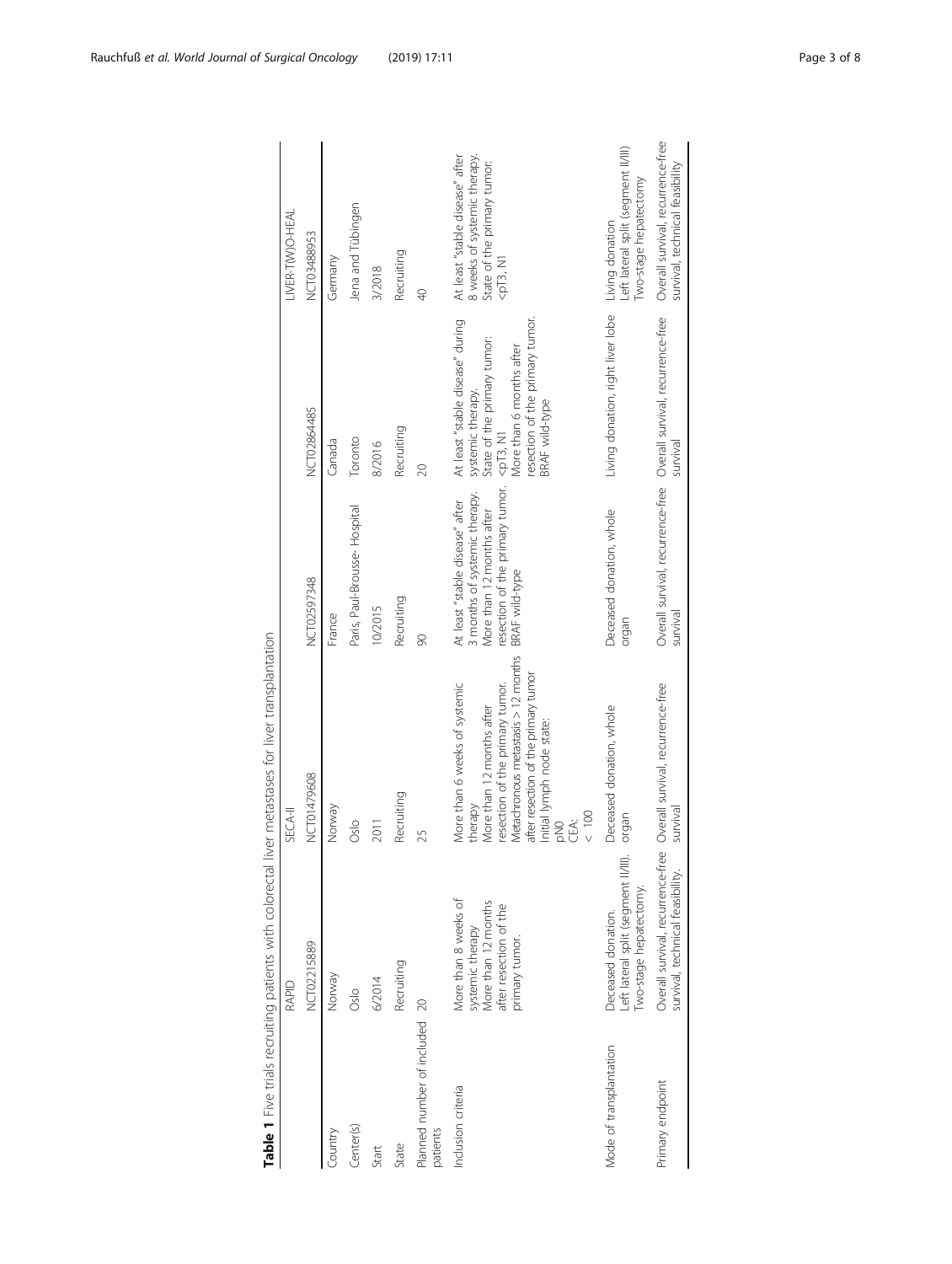<span id="page-3-0"></span>

- No suitable donor available
- Significant comorbidities that preclude transplantation
- There is a tumor progression during chemotherapy

#### Treatment methods

The time schedule for both, donor and recipient, is displayed in Table [2.](#page-4-0)

If the potential recipient fulfills the in- and exclusion criteria and has a potential suitable living donor, the patient will be admitted to a special transplantation ward, where the evaluation process for liver transplantation in this special setting begins. The procedure includes a FDG-PET-CT scan for tumor burden additional to the standard evaluation for liver transplantation.

If contraindications for liver transplantation are excluded, the potential recipient will be discussed in the transplantation board and subsequently listed as organ recipient at Eurotransplant.

Furthermore, the patient's history and all available imaging will be sent to an external review board, consisting of an experienced hepatobiliary surgeon, an oncologist, and a radiologist, who will assess the individual case from their specialized field. Only if all three reviewers approve the study inclusion of the patient, the following steps are performed.

Now, the potential donor will be evaluated according a standardized multistep evaluation protocol [[20](#page-7-0)]. In particular, the dataset of CT and MRI scans will be sent to MeVis (Bremen) for a 3D virtual case analysis of vascular and biliary anatomy as well exact computing of liver volumetry. Furthermore, the evaluation

process includes a cardiologic examination and the premedication visit as well as a LiMAx test. Both, donor and recipient, will be interviewed by a clinical psychologist.

At the end of the evaluation procedure, the individual patient case will be judged by an independent living donation committee of the respective State Chamber of Physicians.

#### Operative procedure—step 1

The transplantation procedure starts with an extensive exploration of the abdominal cavity of the recipient to exclude an extrahepatic tumor manifestation. If there is no extrahepatic tumor burden, a left hemihepatectomy is performed, whereby the resection plane depends on the localization of the metastases and might vary between individual patients (Fig. [2](#page-5-0)).

Parallel, the donor procedure is started, whereby a left lateral hepatectomy (resection of the segments II and III) is performed.

The left lateral graft is transplanted orthotopically (Fig. [3](#page-5-0)). To induct a more rapid growth and regeneration of the graft, the right portal vein is ligated (according to the ALPPS concept) while measuring the portal pressure. Hereby, intraoperative following hemodynamic parameters will be measured at different time of the operation, and according to them a graft inflow modulation may be performed [\[21\]](#page-7-0).

The reconstruction of the biliary tree of the graft is realized performing a bilio-digestive anastomosis. This allows an easier procurement of the right liver in step 2.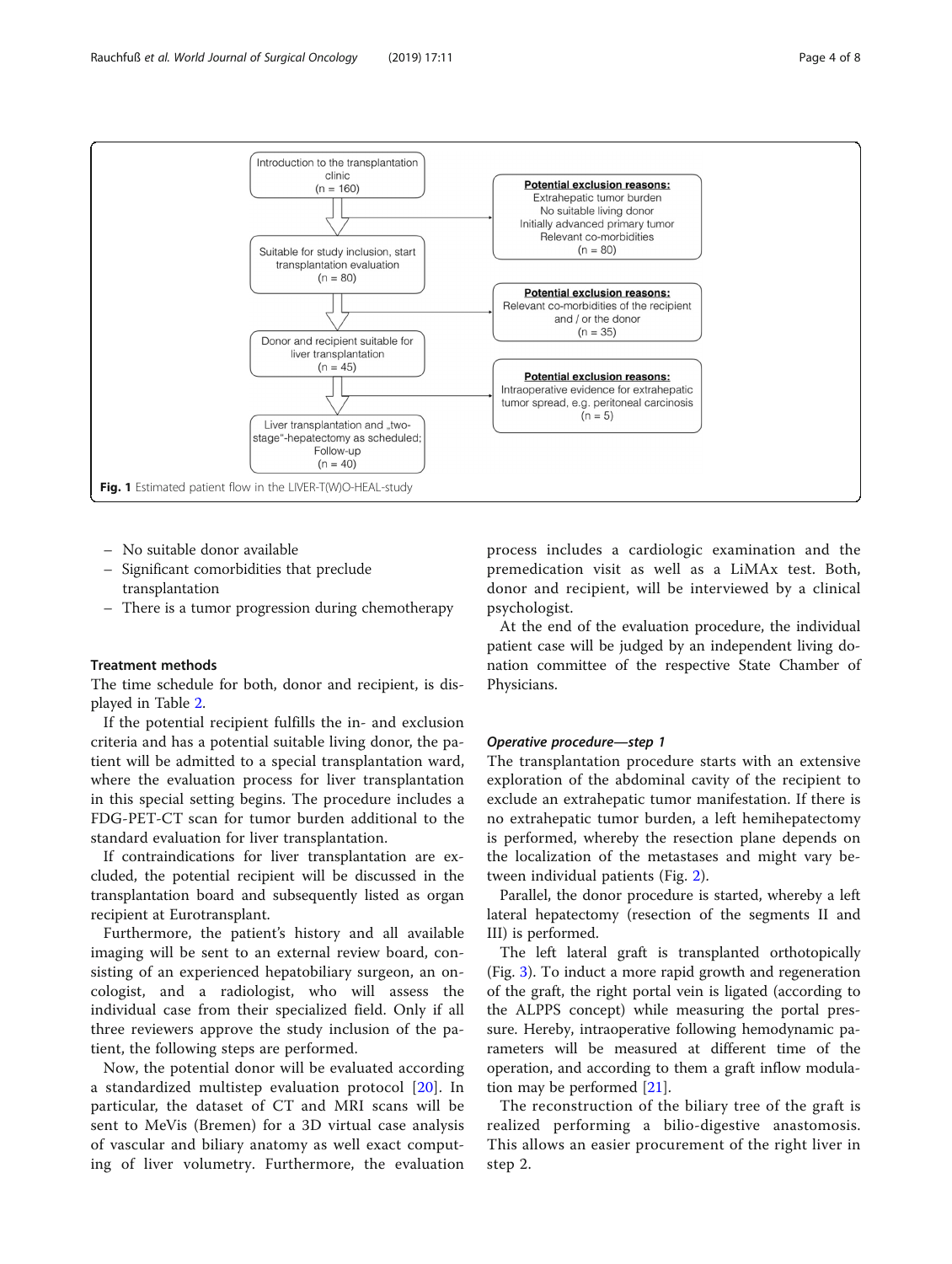<span id="page-4-0"></span>

| <b>I diplome 2</b> I lille superior collor is a lille and the lille of the superior of the superior of the superior of the superior of the superior of the superior of the superior of the superior of the superior of the superior |                                           |                         |          |                                       |                                                |                                                                                        |                                             |                                    |                      |                                                        |                                                                        |                                                 |                           |                                   |                           |                                             |                                                      |                                   |                                        |                                                     |
|-------------------------------------------------------------------------------------------------------------------------------------------------------------------------------------------------------------------------------------|-------------------------------------------|-------------------------|----------|---------------------------------------|------------------------------------------------|----------------------------------------------------------------------------------------|---------------------------------------------|------------------------------------|----------------------|--------------------------------------------------------|------------------------------------------------------------------------|-------------------------------------------------|---------------------------|-----------------------------------|---------------------------|---------------------------------------------|------------------------------------------------------|-----------------------------------|----------------------------------------|-----------------------------------------------------|
|                                                                                                                                                                                                                                     | transplantation<br>Introduction<br>clinic | evaluation<br>Recipient |          | Donor Operation,<br>evaluation step 1 | Days<br>1-7<br>after<br>step<br>$\overline{a}$ | 8, 10,<br>Days<br>step<br>after<br>$\overline{4}$<br>$\overline{21}$<br>$\overline{a}$ | Discharge<br>from the<br>hospital,<br>donor | prior<br>step $\frac{1}{2}$<br>Day | Operation,<br>step 2 | $\overline{21}$<br>Days<br>$1-7$<br>after<br>step<br>2 | 8, 10,<br><b>Days</b><br>after<br>step $\frac{1}{2}$<br>$\overline{4}$ | Discharge<br>from the<br>hospital,<br>recipient | months<br>step 2<br>after | months<br>step 2<br>after         | months<br>step 2<br>after | months<br>step 2<br>after<br>$\overline{C}$ | months<br>step 2<br>after<br>$\frac{\infty}{\infty}$ | months<br>step $2$<br>after<br>24 | months<br>step 2<br>after<br>$\approx$ | 36 months<br>$2 -$ close<br>after step<br>out-visit |
| Anamnesis                                                                                                                                                                                                                           | $\! \times$                               |                         | $\times$ |                                       |                                                |                                                                                        |                                             |                                    |                      |                                                        |                                                                        |                                                 |                           |                                   |                           |                                             |                                                      |                                   |                                        |                                                     |
| donor and recipient<br>Written consent                                                                                                                                                                                              |                                           |                         | $\times$ |                                       |                                                |                                                                                        |                                             |                                    |                      |                                                        |                                                                        |                                                 |                           |                                   |                           |                                             |                                                      |                                   |                                        |                                                     |
| In- and exclusion<br>criteria                                                                                                                                                                                                       | $\! \times$                               | $\times$                | $\times$ |                                       |                                                |                                                                                        |                                             |                                    |                      |                                                        |                                                                        |                                                 |                           |                                   |                           |                                             |                                                      |                                   |                                        |                                                     |
| Physical examination X                                                                                                                                                                                                              |                                           | $\times$                | $\times$ |                                       |                                                |                                                                                        |                                             |                                    |                      |                                                        |                                                                        |                                                 |                           |                                   |                           |                                             |                                                      |                                   |                                        |                                                     |
| immunosuppression<br>Acquisition of<br>ongoing                                                                                                                                                                                      |                                           |                         |          |                                       | $\times$                                       | $\times$                                                                               |                                             | $\times$<br>$\times$               |                      | $\times$<br>$\times$                                   | $\times$                                                               | $\times$                                        | $\times$                  | $\times$                          | $\times$                  | $\times$                                    |                                                      | $\! \times$                       | $\times$                               | $\times$                                            |
| Laboratory analysis                                                                                                                                                                                                                 |                                           | $\times$                | $\times$ | $\times$                              | $\times$                                       | $\times$                                                                               | $\times$                                    | $\times$<br>$\times$               |                      | $\times$<br>$\times$                                   | $\times$                                                               | $\times$                                        | $\! \times$               | $\times$                          | $\times$                  | $\times$                                    |                                                      | $\! \times$                       | $\times$                               | $\times$                                            |
| Adverse events                                                                                                                                                                                                                      |                                           |                         |          | $\times$                              | $\times$                                       | $\times$                                                                               | $\times$                                    | $\times$<br>$\times$               |                      | $\times$<br>$\times$                                   | $\times$                                                               | $\times$                                        | $\times$                  | $\times$                          | $\times$                  | $\times$                                    |                                                      | $\times$                          | $\times$                               | $\times$                                            |
| tomography of chest<br>and abdomen<br>Computed                                                                                                                                                                                      |                                           | $\times$                | $\times$ |                                       |                                                |                                                                                        |                                             | $\times$                           |                      |                                                        |                                                                        |                                                 | $\! \times$               | $\overline{\phantom{1}}$ $\times$ |                           | $\times$                                    |                                                      |                                   | $\times$                               |                                                     |
| MeVis-analysis                                                                                                                                                                                                                      |                                           |                         | $\times$ | $\times$                              |                                                |                                                                                        |                                             | $\times$                           |                      |                                                        |                                                                        | $\times$                                        | $\times$                  |                                   |                           |                                             |                                                      |                                   |                                        |                                                     |
| <b>MRCP</b>                                                                                                                                                                                                                         |                                           |                         | $\times$ |                                       |                                                |                                                                                        |                                             |                                    |                      |                                                        |                                                                        |                                                 |                           |                                   |                           |                                             |                                                      |                                   |                                        |                                                     |
| PET-CT                                                                                                                                                                                                                              |                                           | $\times$                |          |                                       |                                                |                                                                                        |                                             |                                    |                      |                                                        |                                                                        | $\times$                                        |                           |                                   | $\times$                  |                                             |                                                      | $\times$                          |                                        | $\times$                                            |
| chemotherapy<br>Acquisition of<br>adjuvant                                                                                                                                                                                          |                                           |                         |          |                                       |                                                |                                                                                        |                                             |                                    |                      |                                                        |                                                                        | $\times$                                        | $\times$                  | $\times$                          | $\times$                  | $\times$                                    |                                                      | $\mathbb{\times}$                 | $\times$                               | $\mathbb{\times}$                                   |
| (voluntary)<br>LiMax test                                                                                                                                                                                                           |                                           | $\times$                | $\times$ |                                       |                                                |                                                                                        |                                             | $\times$                           |                      |                                                        | $\times$                                                               | $\times$                                        |                           |                                   | $\times$                  |                                             |                                                      | $\times$                          |                                        | $\times$                                            |
| Functional MR-scan                                                                                                                                                                                                                  |                                           |                         |          |                                       |                                                |                                                                                        |                                             |                                    |                      |                                                        |                                                                        |                                                 |                           |                                   |                           |                                             |                                                      |                                   |                                        |                                                     |

**Table 2** Time schedule for both donor and recipient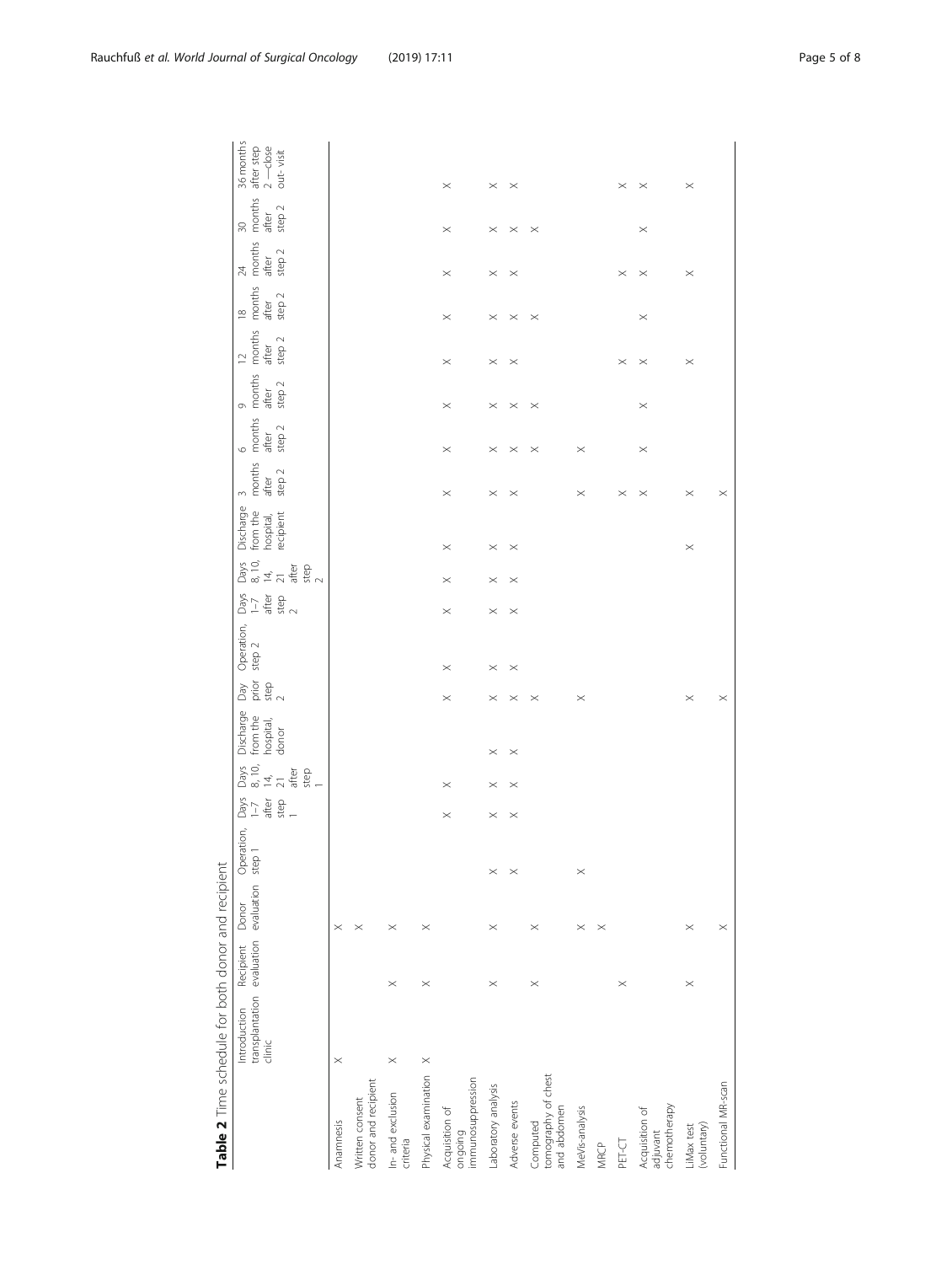## <span id="page-5-0"></span>The immunosuppression is performed according to the following protocol:

Intraoperative

500 mg Methylprednisolone i.v.

| Early postoperative phase                       |                                                                                |
|-------------------------------------------------|--------------------------------------------------------------------------------|
| Tacrolimus                                      | Target level 5-10 ng/ml                                                        |
| Mycophenolat-Mofetil                            | 1000 mg twice daily                                                            |
| Basiliximab                                     | 20 mg i.v. on the day of the<br>transplantation and on POD 4                   |
| Prednisolone                                    | 0.5 mg/kgBW/d from POD 1-10<br>and reduction of 0.1 mg/kgBW/d<br>every 10 days |
| 3 months after the transplantation<br>procedure |                                                                                |
| Everolimus in combination<br>with Tacrolimus    | Both with a target level of<br>around 5 ng/ml                                  |

Between both operative steps, continuous laboratory analyses as well as ultrasound investigations will be performed. Presumable after 2 weeks, a CT scan, a subsequent MEVIS analysis, and a LiMAx test are performed. If a normal liver function is diagnosed, step 2 is scheduled for the following day.

#### Operative procedure—step 2

In this operation, the remaining right liver will be removed (Fig. 4).

#### Follow-up

The follow-up is coordinated by the transplantation unit of the centers. It includes a CT scan of thorax and abdomen 6, 9, 18, and 30 months after the finalization of the two-stage procedure (step 2). Furthermore, a PET-CT scan will be performed after 3 months and 1, 2, and 3 years after step 2. At these points in time, a LiMAx test will also be performed to assess the liver



function of the graft. Furthermore, the individual immunosuppressive regime is recorded. In case of an adjuvant chemotherapy, agents, duration, and tolerance of the drug(s) will be registered.

Furthermore, CEA values and, additionally, liquid biopsies for the detection of circulating tumor DNA will be controlled.

#### Statistical methods

The primary endpoint (overall survival) and the secondary endpoint "disease-free survival" are examined in a model using Gray's test since they are competing events [\[22\]](#page-7-0). For both events, the calculated hazard ratios are indicated with a confidence interval of 95%.

All other secondary endpoints, reflecting the morbidity of donor or recipient, are compared using Fisher's exact test between the groups. The absolute and relative frequency of these adverse events per group will be reported.

The significance level for all tests is defined as  $\alpha$  = 0.05. The analysis is performed according to an "intention-to-treat" principle. Subgroup analysis is not planned.



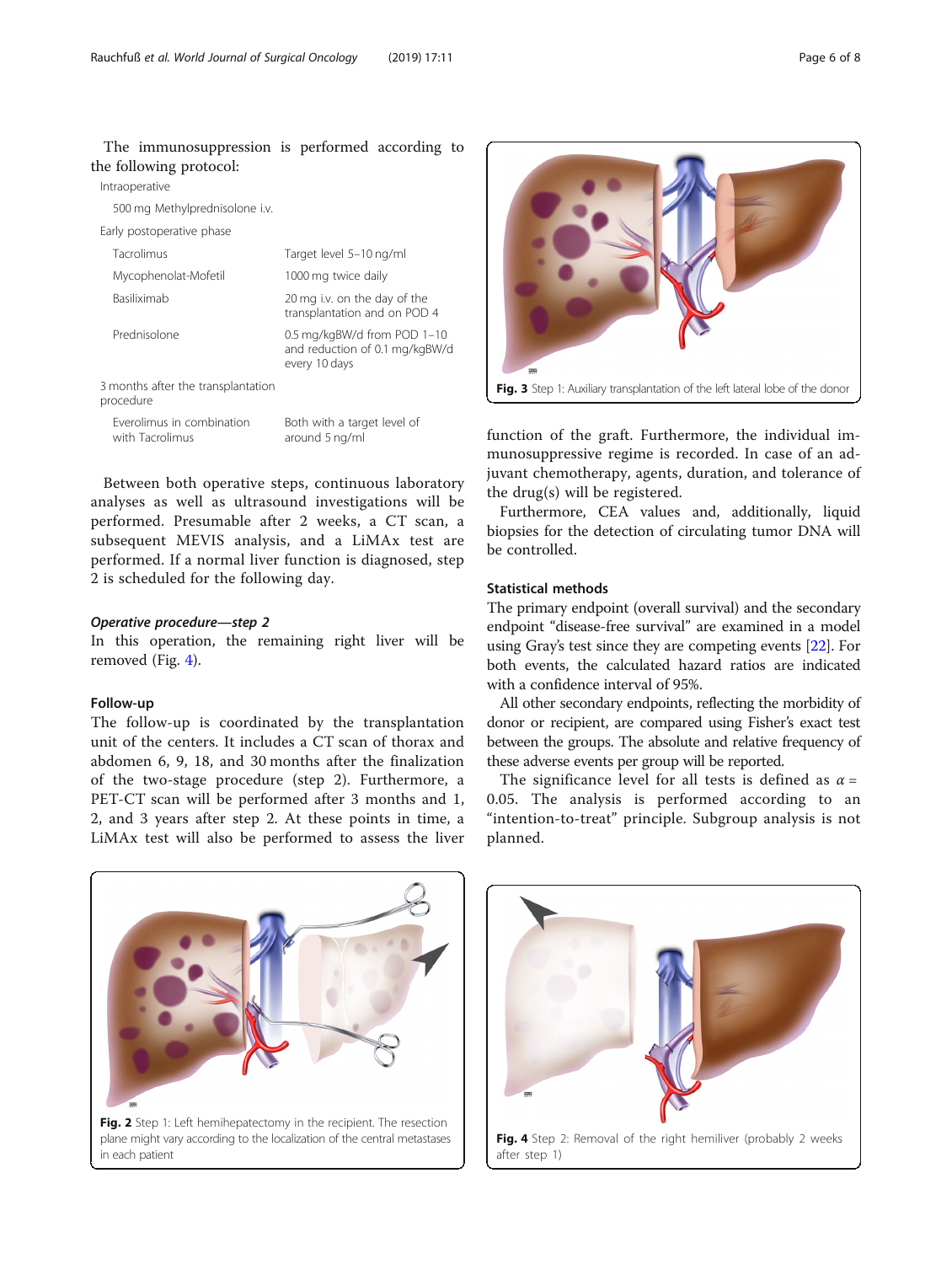## Centralized monitoring and the data and safety monitoring committee

The data monitoring will be performed by the Center of Clinical Studies in Jena and Tübingen.

#### Participating institutions

The German Medical Association approved the study protocol for the liver transplantation centers in Jena and Tübingen. During this study, it is not provided to enable other transplantation centers a study participation.

#### Results

The patient recruitment is ongoing. There have been already three patients transplanted in both centers.

The main reasons for study exclusion were tumor progression despite ongoing chemotherapy, the nonavailability of a suitable donor, extrahepatic tumor burden (mainly lymph nodes), and logistic reasons (mainly requests from non-EU citizens who could not realize a funding for treatment in Germany).

Up to now, there was no donor morbidity or mortality. One recipient suffered from a bile leakage which was treated conservatively and recovered fully.

#### Discussion

The LIVER-T(W)O-HEAL study is a prospective study which aims to assess the option of a two-stage liver transplantation for otherwise not curative treatable patients suffering from irresectable colorectal liver metastases.

The expansion of indications for liver transplantation is discussed controversially, especially in the light of an increasing organ shortage in most Western countries. Schaefer et al. did not see liver transplantation for irresectable colorectal liver metastases as standard therapy for these patients. However, despite the critical attitude of their work, the authors concede that in accordance with well-defined patient selection criteria, an expansion might be conceivable [\[23](#page-7-0)]. Mazzaferro et al. described liver transplantation as a potential curative-oriented option in the management of patients with colorectal liver metastases if certain conditions are fulfilled. These terms are the use of up-to-date staging protocols, restrictions on clinical conditions and tumor presentation known to affect prognosis, nonresectability has to be confirmed in centers with experience in both (liver resection and liver transplantation), sufficient life span of the transplant candidates to assess survival and life-gain achieved with liver transplantation, and priority given to the use of marginal donors. Interestingly, the authors reflected in the discussion of the last mentioned point, among others, to the use of living liver donors [\[24\]](#page-7-0).

However, the Norwegian data showed a 100% tumor recurrence within 2 years after the transplantation. Despite this fact, the 5-year overall survival was around 60%, a result which could never be reached with the best chemotherapy regime [[25\]](#page-7-0). Therefore, we are convinced that it is our duty to offer well-selected patients the possibility of a long-term survival.

The key for good long-term results, as it is also well-known for other malignant diseases, is the patient selection. Therefore, we will only accept patients as candidates for liver transplantation if there is at least a stable disease after a minimum of 8 weeks systemic chemotherapy. This is pointing at a favorable tumor biology. The next point is an exclusion of an extrahepatic tumor burden since we believe that especially an intraabdominal tumor spread (e.g., lymph node metastases or peritoneal carcinosis) is associated with a far progressed tumor disease precluding such a sophisticated approach like a liver transplantation. The only exception is resectable lung metastases since a recent published study showed that there is no difference in size dynamics of the metastases even if the patients are immunosuppressed [[26](#page-7-0)].

Colorectal cancer is a common malignancy in Germany. The excellent survival rates of the Norwegian group suggest the possibility to offer this therapy option also in Germany. However, the organ shortage does not allow any expansion of the liver transplantation indications since an increasing number of patients even with established transplantation indications die on the waiting list. The Norwegian approach of splitting a deceased donor liver cannot be transferred to the German situation because most organs are marginal donors anyway and the vast majority of left lateral lobes of organs which are suitable for a splitting procedure are offered for pediatric recipients. This is the reason why we decided to offer potential recipients with colorectal liver metastases the option of living donor liver transplantation. The advantages are obvious: we look at an expansion of liver transplantation indications without debiting the deceased donor pool; the risk for the donor is maximally reduced since we only use left lateral lobes and the risk for the recipient is also relatively low since we can plan the finalization of the hepatectomy according to the liver function capacity. Although the option of AB0-incompatible would be feasible in living donation, we preclude this in our actual protocol since this immunological challenge is too dangerous at this stage.

In summary, we present a study design which focus on strict patient's selection. This is in our opinion the key for favorable results in our transplantation approach to achieve an excellent long-term outcome.